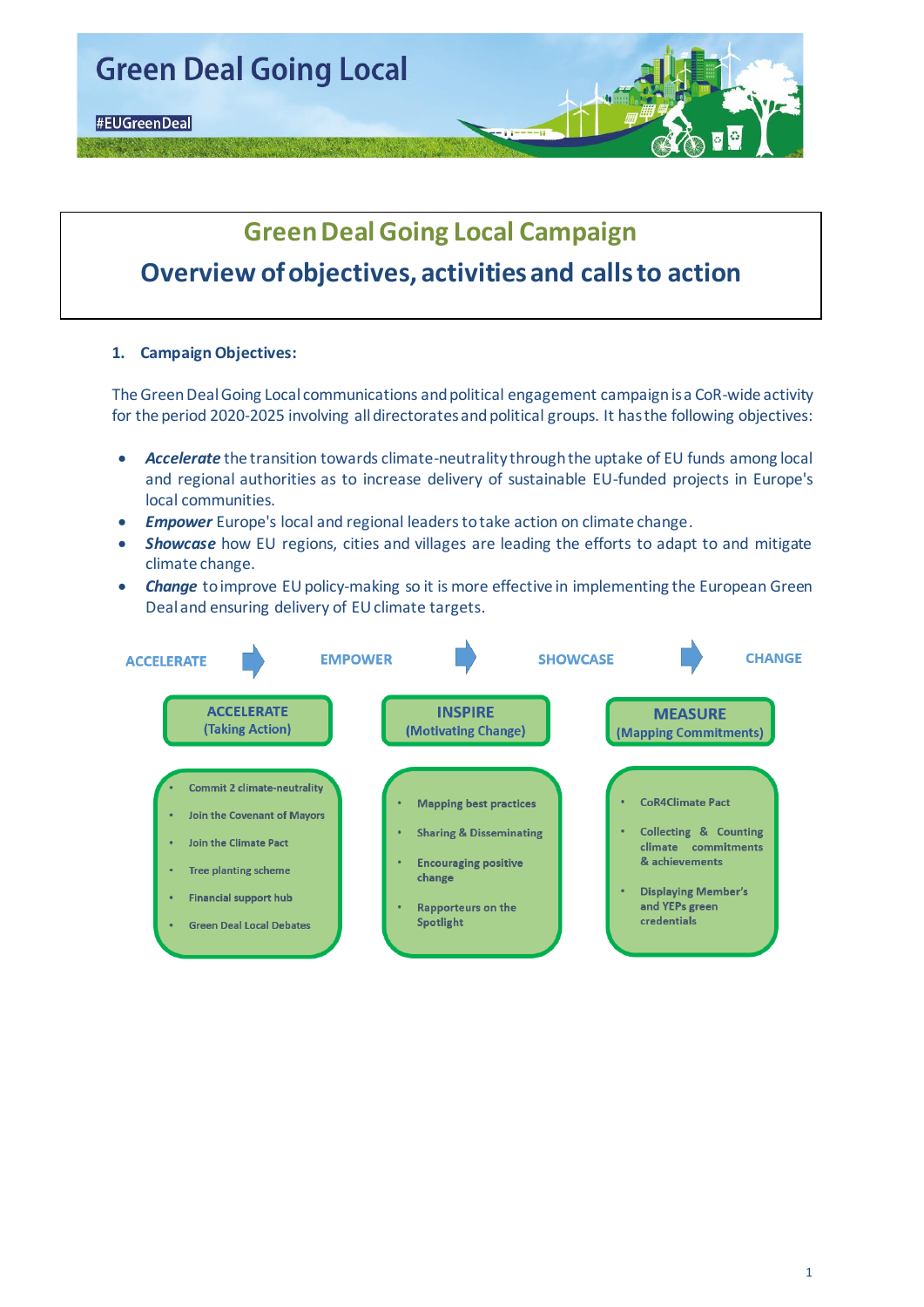### **2. Campaign Activities:**



- A. *European Green Deal debates at institutional, national, regional and local level* debates at all levels that feed into the European Green Deal.
- B. *My Green Story* mapping, promoting and sharing climate commitments and actions and local and regional best practices on the European Green Deal.
- C. *European Green Deal: Handbook for Local and Regional Governments* living resource hub on accessing support to develop and implement Green Deal policies and projects.
- D. *Trees For Life* promoting commitment and facilitating action on reforestation and urban greening, contributing to the [EU roadmap to plant 3 billion trees.](https://ec.europa.eu/environment/3-billion-trees_en#:~:text=Under%20the%20European%20Green%20Deal,and%20quality%20of%20EU%20forests.)
- E. *Green Our Mobility* promoting the EU priorities on sustainable mobility and local and regional efforts in decarbonising the transport sector.
- F. *Facilitating access to funds* information sharing on financing key areas of the green transition, including webinars and conferences.

#### **3. Campaign Team: Who does what?**

- *Green Deal Going Local working group*: overall campaign coordination and main platform for cooperation, inputs and information exchange on all campaign activities*.*
- *Directorate D (D.1):* campaign management (and implementation) of communication aspects and press support for campaign activities.
- *ENVE*: content coordination and delivery on activities B (My Green Story), C (Green Deal Handbook) and D (Trees for life), coordination of TF3 activities on the GDGL campaign.
- *ECON*: content coordination and delivery on activities C (Green Deal Handbook) and F (Facilitating access to funds).
- *NAT*: content coordination and delivery on activity D (Trees for life).
- **COTER:** content coordination and delivery on activity E (Green our mobility).
- *SEDEC*: content coordination on green skills and link with digitalisation.
- *All commissions*: content coordination and delivery on activity A (debates), contributions to all activities on a case-to-case basis.

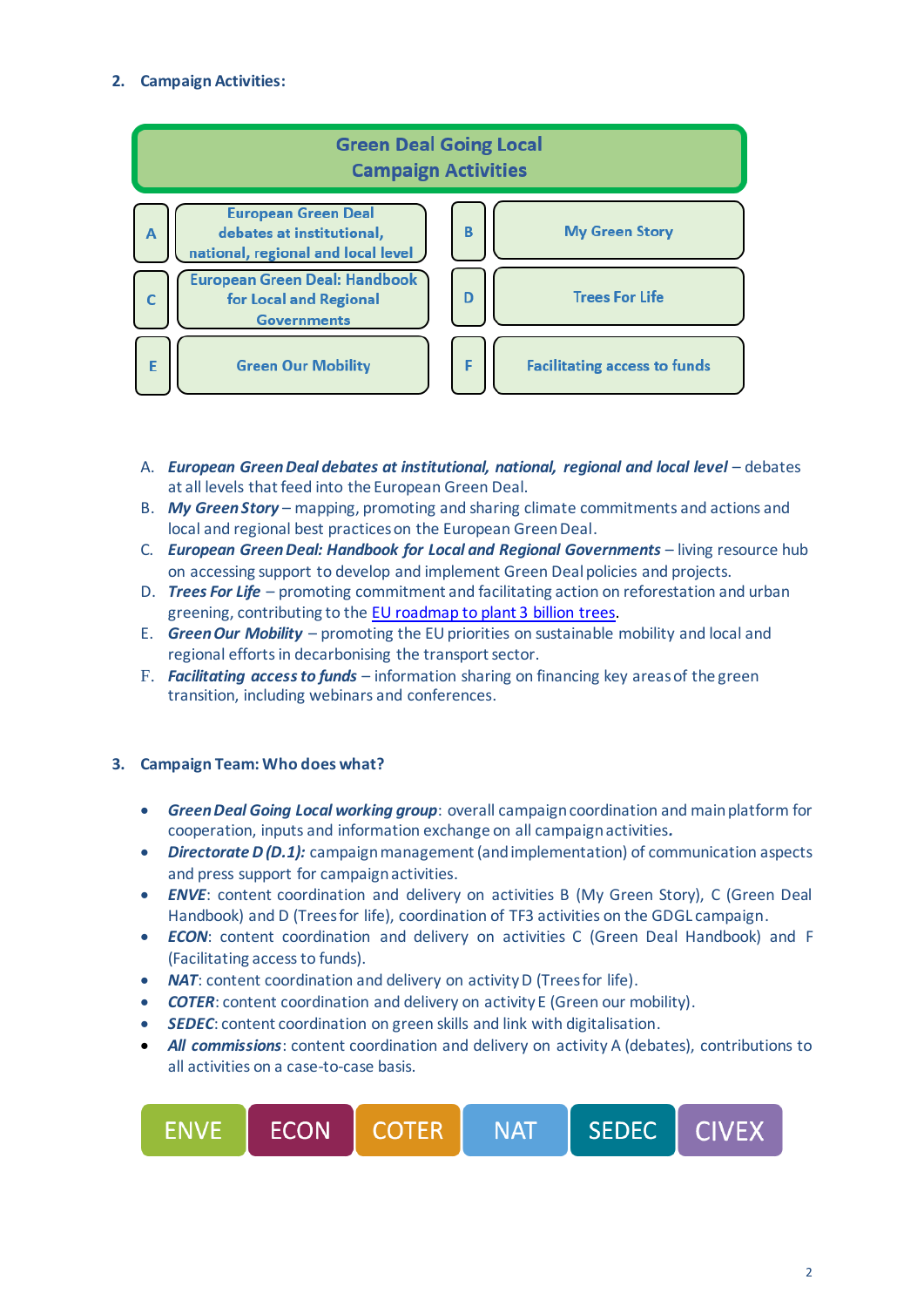

## **4. CALLs to ACTION: 10 actions to fight climate change.**

**How can members and YEPs be involvedin the Green Deal Going Local Campaign?**  Take part in one to ten actions listed below to show your climate ambition and achievements and contribute to the EU's transition towards climate neutrality. **Contac[t: greendeal@cor.europa.eu](mailto:greendeal@cor.europa.eu)**

| <b>ACTION #</b> | What                                                                            | When                         | <b>How</b>                                                                    | <b>CoR support</b>                                                                                                                                                                                                                                                                                  |
|-----------------|---------------------------------------------------------------------------------|------------------------------|-------------------------------------------------------------------------------|-----------------------------------------------------------------------------------------------------------------------------------------------------------------------------------------------------------------------------------------------------------------------------------------------------|
| <b>ACTION 1</b> | Show your climate<br>commitments and share<br>your Green Deal best<br>practices | <b>Now</b>                   | Answer the survey here<br>Complete your project<br>description here           | - Publication of your climate commitments and<br><b>Green Deal credentials</b><br>- Promotion of your climate neutral strategy, targets<br>and projects via web, social media and press<br>- Dissemination of your project in the CoR map of<br>Green Deal best practices on social media and press |
| <b>ACTION 2</b> | Organise a Local<br>/Regional Green Deal<br>debate                              | <b>Now</b>                   | <b>Apply here</b>                                                             | - Concept devel opment<br>- Event promotion<br>- Web publication<br>- Speakers' selection and support<br>- Press and social media coverage                                                                                                                                                          |
| <b>ACTION 3</b> | Take part in the<br><b>European Week of Cities</b><br>and Regions 2021          | $11 - 14$<br>October<br>2021 | Register here                                                                 | - Get insights on financing support instruments<br>- Get inspired to roll-out sustainability projects<br>- Check out the Green Transition sessions here                                                                                                                                             |
| <b>ACTION 4</b> | Join the<br>Covenant of<br><b>Mayors</b>                                        | <b>Now</b>                   | Join here                                                                     | - Information and guidance on joining the<br>Covenant to access technical and financial<br>guidance to design and implement a Sustainable<br>Energy and Climate Action Plan (SECAP) in your city<br>or region<br>- Promotion of your membership and SECAP                                           |
| <b>ACTION 5</b> | Join the Climate Pact                                                           | <b>Now</b>                   | <b>Become a Climate Pact</b><br>Ambassador here                               | - Support to become a Climate Pact Ambassador-<br>and in organising Ambassador activities<br>- Facilitating involvement of citizens in the<br>transition towards climate neutrality and sharing<br>your commitments and achievements on climate<br>action<br>- Publication on the CoR's web portal  |
| <b>ACTION 6</b> | Join<br>the<br>Green<br>City<br>Accord                                          | <b>Now</b>                   | <b>Sign here</b>                                                              | - Support to join this movement of European<br>mayors committed to making cities cleaner and<br>healthier<br>- Find out EU Funding opportunities here<br>- Promotion of your commitments and<br>achievements in air, water, biodiversity, circular<br>economy and noise pollution                   |
| <b>ACTION 7</b> | Join the<br>Clean<br><b>Bus</b><br>Deployment Initiative                        | <b>Now</b>                   | Sign the Clean Bus<br>Declaration here<br>Join the Clean Bus<br>Platform here | - Support your move to green mobility<br>- Promotion of your commitments and<br>achievements                                                                                                                                                                                                        |
| <b>ACTION 8</b> | Join the Race to Zero or<br>the Race to Resilience                              | <b>Now</b>                   | Join the Race to Zero<br>the<br>Race<br>Join<br>to<br>Resilience              | - Support accessing the United Nations' Campaign<br>targeting non-state actors willing to reduce<br>emissions (mitigation) and the UN sibling campaign<br>to build climate resilience (adaptation)                                                                                                  |